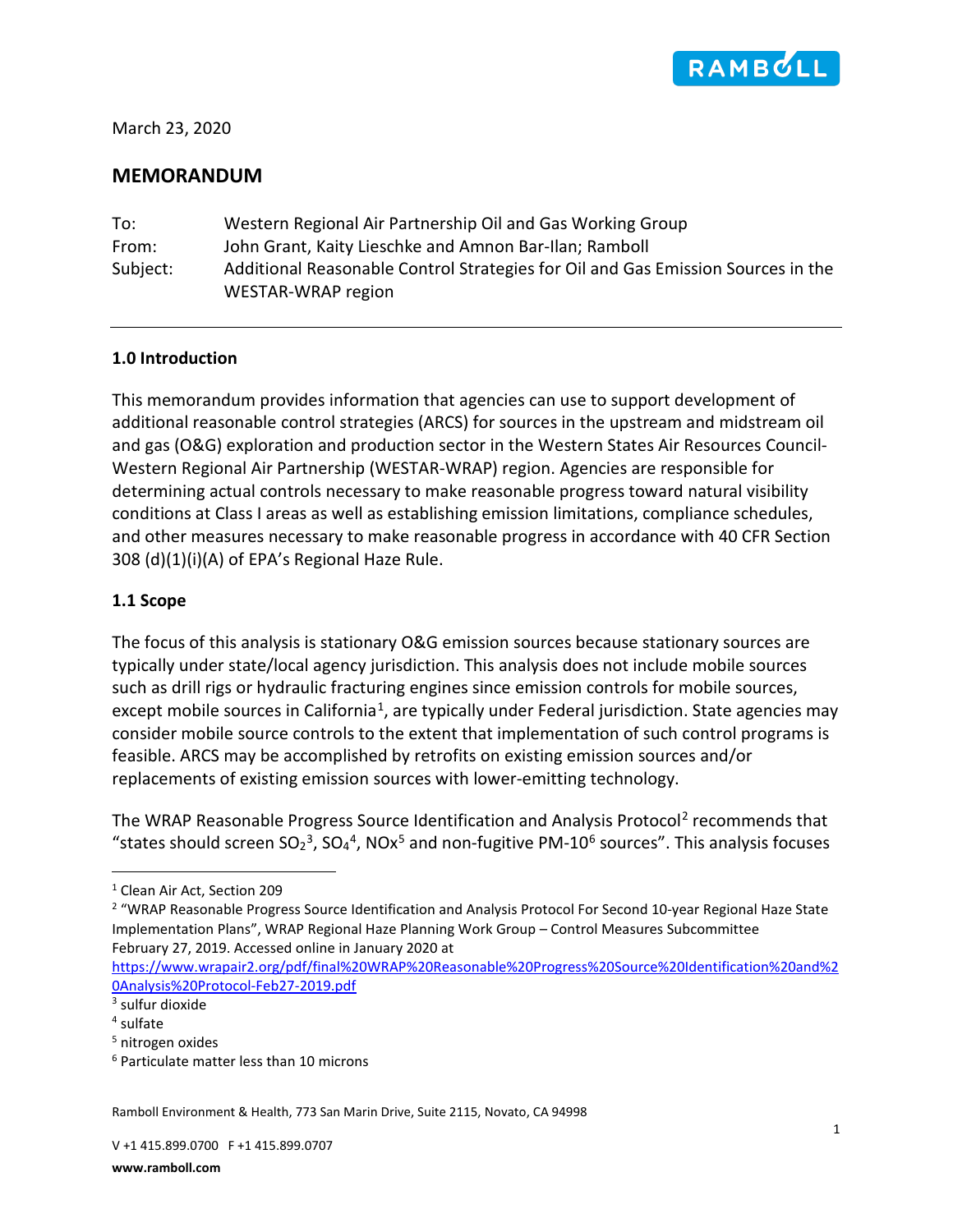<span id="page-1-6"></span><span id="page-1-5"></span>

on controls applicable to NOx. Sources of  $SO<sub>2</sub>$  in the upstream and midstream O&G sector include amine units that are used to remove hydrogen sulfide (H<sub>2</sub>S) from a sour gas stream. SO<sub>2</sub> controls are not discussed below because substantial  $SO<sub>2</sub>$  emission sources are emitted from certain local specific sour gas fields and at specific gas plants, rather than across the region as is the case for NOx. Agencies should review  $SO<sub>2</sub>$  emissions from O&G sources in their jurisdiction to determine whether to estimate emission reductions from ARCS for these sources. EPA's Menu of Control Measures for NAAQS Implementation<sup>[7](#page-1-1)</sup> includes information on  $SO<sub>2</sub>$  emission reduction measures such as emission reduction and cost effectiveness estimates for sulfur recovery units and flue gas desulfurization.

SO4 controls are not discussed below because SO4 emissions are not directly estimated in O&G emission inventories.  $PM_{10}$  controls are not discussed below because  $PM_{10}$  emissions contributions from the O&G sector are typically small compared to other sectors such as onroad mobile.

### **2.0 NOx Emission Sources**

<span id="page-1-0"></span>As described in the future year emission inventory report<sup>[8](#page-1-2)</sup>, the WESTAR-WRAP region O&G emission inventory includes upstream and midstream O&G sources, consistent with the OGWG Road Map Scope of Work<sup>9</sup>. Downstream O&G emissions are not included. Emissions from wellsite sources are typically classified as nonpoint sources<sup>[10](#page-1-4)</sup>. Emissions from midstream sources are typically classified as point sources.

NOx emissions from stationary O&G sources result from both internal combustion sources (e.g., engines and turbines) and external combustion sources (e.g., heaters and flares). NOx emission contributions are described below based on the medium scenario, "Continuation of Historical Trends", future year emission inventory<sup>8</sup>.

54% of NOx emissions are from nonpoint sources and 46% are from point sources. As shown in Figure 1, substantial nonpoint emission sources include well-head engines (58%), hydraulic fracturing engines (21%), flaring (8%), heaters/reboilers (6%), and drill rigs (6%). As shown in Figure 2, substantial point source emissions include natural gas (NG) turbines (31%), sources for which no description is available (18%), NG engines with no information available on engine type (16%), lean burn NG engines (12%), heaters/reboilers (11%) and rich burn NG engines (9%).

<span id="page-1-1"></span><sup>&</sup>lt;sup>7</sup> Accessed online in December 2019 at [https://www.epa.gov/sites/production/files/2016-](https://www.epa.gov/sites/production/files/2016-02/menuofcontrolmeasures.xlsx) [02/menuofcontrolmeasures.xlsx](https://www.epa.gov/sites/production/files/2016-02/menuofcontrolmeasures.xlsx)

<span id="page-1-2"></span><sup>8</sup> Grant, J., R. Parikh, A. Bar-Ilan, 2020. Revised Final Report: 2028 Future Year Oil and Gas Emission Inventory for Westar-Wrap States - Scenario #1: Continuation of Historical Trends. Ramboll. Prepared for the Western Regional Air Partnership Oil and Gas Workgroup.

<span id="page-1-3"></span><sup>9</sup> Accessed online in March 2020 at

<span id="page-1-4"></span>https://www.wrapair2.org/pdf/11162017\_WRAPO&GWorkgroup\_RoadMapSOW.pdf<br><sup>10</sup> There are exceptions; for example, several wellsite sources in the Uinta Basin are available by facility and will be included in emission inventories as point source emissions.

Ramboll Environment & Health, 773 San Marin Drive, Suite 2115, Novato, CA 94998 2 V +1 415.899.0700 F +1 415.899.0707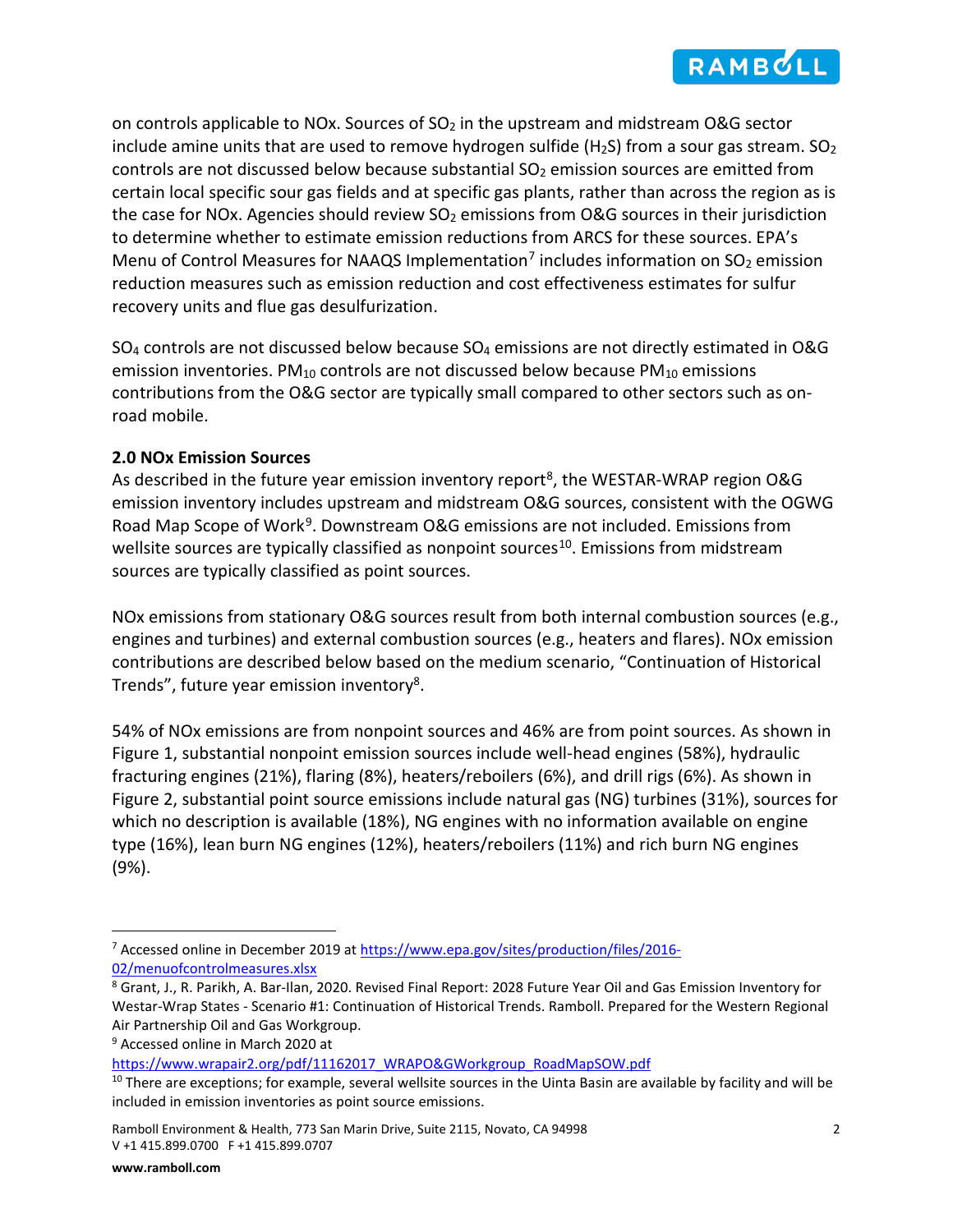



**Figure 1. WRAP region O&G nonpoint source NOx emissions (source: WRAP OGWG medium scenario, "Continuation of Historical Trends", future year emission inventor[y8\)](#page-1-0).**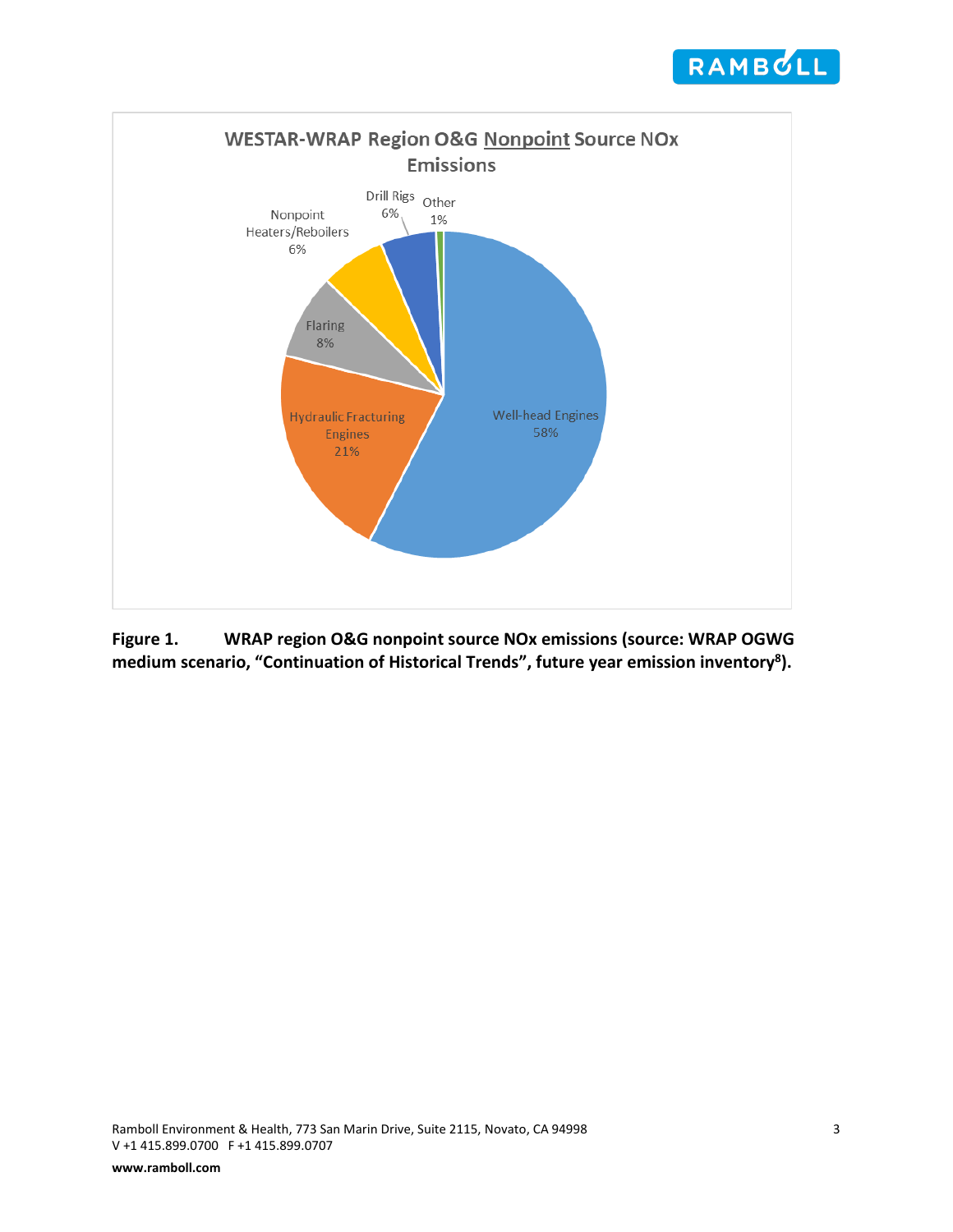



# **Figure 2. WRAP region O&G point source NOx emissions (source: WRAP OGWG medium scenario, "Continuation of Historical Trends", future year emission inventor[y8\)](#page-1-0).**

Emission contributions by source category are shown by state and tribal/non-tribal jurisdiction in Table 1 for states with substantial NOx emissions from O&G sources and Table 2 for states with relatively smaller NOx emissions from O&G sources.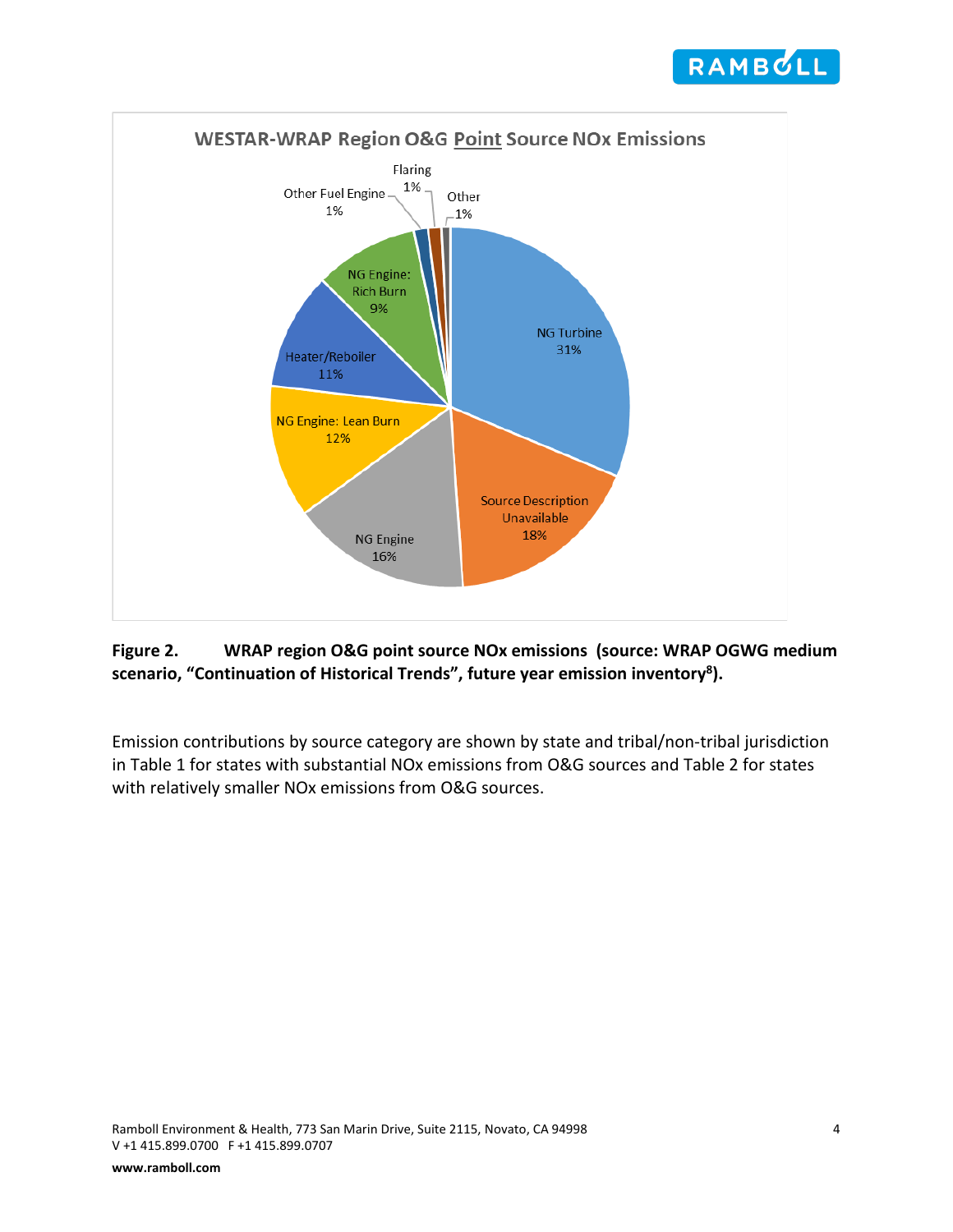

| Table 1. | WESTAR-WRAP region O&G NOx emissions for each state by source category for states with substantial O&G emissions (source: |
|----------|---------------------------------------------------------------------------------------------------------------------------|
|          | WRAP OGWG medium scenario, "Continuation of Historical Trends", future year emission inventory <sup>8</sup> ).            |

|                                                       | <b>NOx Emissions (tons/year)</b> |                               |                       |                               |                       |                               |                       |                               |                       |                               |                       |                               |                       |
|-------------------------------------------------------|----------------------------------|-------------------------------|-----------------------|-------------------------------|-----------------------|-------------------------------|-----------------------|-------------------------------|-----------------------|-------------------------------|-----------------------|-------------------------------|-----------------------|
| <b>Source Category</b>                                | <b>AK</b><br>(non-<br>tribal)    | <b>CO</b><br>(non-<br>tribal) | <b>CO</b><br>(tribal) | <b>MT</b><br>(non-<br>tribal) | <b>MT</b><br>(tribal) | <b>ND</b><br>(non-<br>tribal) | <b>ND</b><br>(tribal) | <b>NM</b><br>(non-<br>tribal) | <b>NM</b><br>(tribal) | UT<br>(non-<br>tribal)        | <b>UT</b><br>(tribal) | <b>WY</b><br>(non-<br>tribal) | <b>WY</b><br>(tribal) |
|                                                       | <b>Point Sources</b>             |                               |                       |                               |                       |                               |                       |                               |                       |                               |                       |                               |                       |
| <b>NG Turbine</b>                                     | 30,069                           | 602                           | 240                   | 105                           | 0                     | 2,285                         | 0                     | 5,563                         | $\overline{2}$        | 358                           | 0                     | 1,294                         | $\mathsf 0$           |
| <b>Source Description</b><br>Unavailable <sup>a</sup> | 0                                | 0                             | 0                     | 0                             | 134                   | 0                             | 1,801                 | 21,253                        | 445                   | 0                             | 0                     | $\overline{2}$                | 159                   |
| NG Engine                                             | 165                              | 6,588                         | 3,571                 | 972                           | 0                     | 3,037                         | 0                     | 2,730                         | 0                     | 112                           | 0                     | 3,322                         | $\mathsf 0$           |
| NG Engine: Lean Burn                                  | 1,716                            | 467                           | 0                     | 0                             | 0                     | 0                             | 0                     | 9,639                         | 2                     | 1                             | 0                     | 3,278                         | $\mathbf 0$           |
| NG Engine: Rich Burn                                  | 333                              | 2,009                         | 0                     | 189                           | $\Omega$              | 201                           | 0                     | 2,736                         | 0                     | 2,001                         | 3,551                 | 1,553                         | 0                     |
| Heater/Reboiler                                       | 891                              | 423                           | 89                    | 35                            | 0                     | 8,104                         | 0                     | 918                           | 0                     | 912                           | 1,850                 | 723                           | 0                     |
| Other Fuel Engine                                     | 1,219                            | 162                           | 0                     | $\overline{2}$                | 0                     | 54                            | 0                     | 205                           | 0                     | 0                             | 0                     | 51                            | $\mathsf 0$           |
| Flaring                                               | 330                              | 395                           | 0                     | 3                             | 0                     | 17                            | 0                     | 432                           | $\mathbf{1}$          | 14                            | 13                    | 415                           | $\mathbf 0$           |
| Other                                                 | 78                               | 172                           | 19                    | $\Omega$                      | $\Omega$              | 360                           | $\Omega$              | 135                           | $\Omega$              | 82                            | 195                   | 28                            | $\mathbf 0$           |
| <b>Point Sources Total</b>                            | 34,800                           | 10,818                        | 3,920                 | 1,306                         | 134                   | 14,058                        | 1,801                 | 43,612                        | 450                   | 3,479                         | 5,609                 | 10,665                        | 159                   |
| <b>Source Category</b>                                | <b>AK</b><br>(non-<br>tribal)    | co<br>(non-<br>tribal)        | co<br>(tribal)        | <b>MT</b><br>(non-<br>tribal) | <b>MT</b><br>(tribal) | <b>ND</b><br>(non-<br>tribal) | <b>ND</b><br>(tribal) | <b>NM</b><br>(non-<br>tribal) | <b>NM</b><br>(tribal) | <b>UT</b><br>(non-<br>tribal) | <b>UT</b><br>(tribal) | <b>WY</b><br>(non-<br>tribal) | <b>WY</b><br>(tribal) |
| <b>Nonpoint Sources</b>                               |                                  |                               |                       |                               |                       |                               |                       |                               |                       |                               |                       |                               |                       |
| <b>Well-head Engines</b>                              | 1,600                            | 7,391                         | 10,725                | 2,811                         | 131                   | 25,720                        | 3,209                 | 33,481                        | 3,034                 | 880                           | 111                   | 1,889                         | 6                     |
| <b>Hydraulic Fracturing Engines</b>                   | 0                                | 4,640                         | 18                    | 82                            | 0                     | 10,112                        | 1,579                 | 8,775                         | 1                     | 0                             | 0                     | 5,641                         | $\pmb{0}$             |
| Flaring                                               | $\mathbf{1}$                     | 146                           | 0                     | 189                           | $\mathbf{1}$          | 9,067                         | 1,717                 | 1,165                         | 6                     | $\mathbf 1$                   | 0                     | 1,019                         | 0                     |
| Nonpoint Heaters/Reboilers                            | 80                               | 1,880                         | 266                   | 337                           | 8                     | 1,629                         | 172                   | 1,393                         | 83                    | 386                           | 14                    | 3,868                         | 6                     |
| Drill Rigs                                            | 219                              | 3,705                         | 14                    | 117                           | 16                    | 3,720                         | 575                   | 2,136                         | 3                     | 26                            | 3                     | 1,062                         | $\mathsf{O}\xspace$   |
| Other                                                 | 962                              | 0                             | 27                    | 0                             | $\Omega$              | $\Omega$                      | 0                     | 95                            | 16                    | 40                            | $\mathbf{1}$          | 17                            | $\mathbf 0$           |
| <b>Nonpoint Sources Total</b>                         | 2,862                            | 17.762                        | 11,050                | 3,536                         | 156                   | 50,248                        | 7,252                 | 47,045                        | 3,143                 | 1,333                         | 129                   | 13,496                        | 13                    |

<sup>a</sup> Emissions source description is unavailable for certain point sources because emissions provided by submitting agencies were at the facility-level not unitlevel or unit-level emissions were provided without a source classification code (SCC).

Ramboll Environment & Health, 773 San Marin Drive, Suite 2115, Novato, CA 94998 5 V +1 415.899.0700 F +1 415.899.0707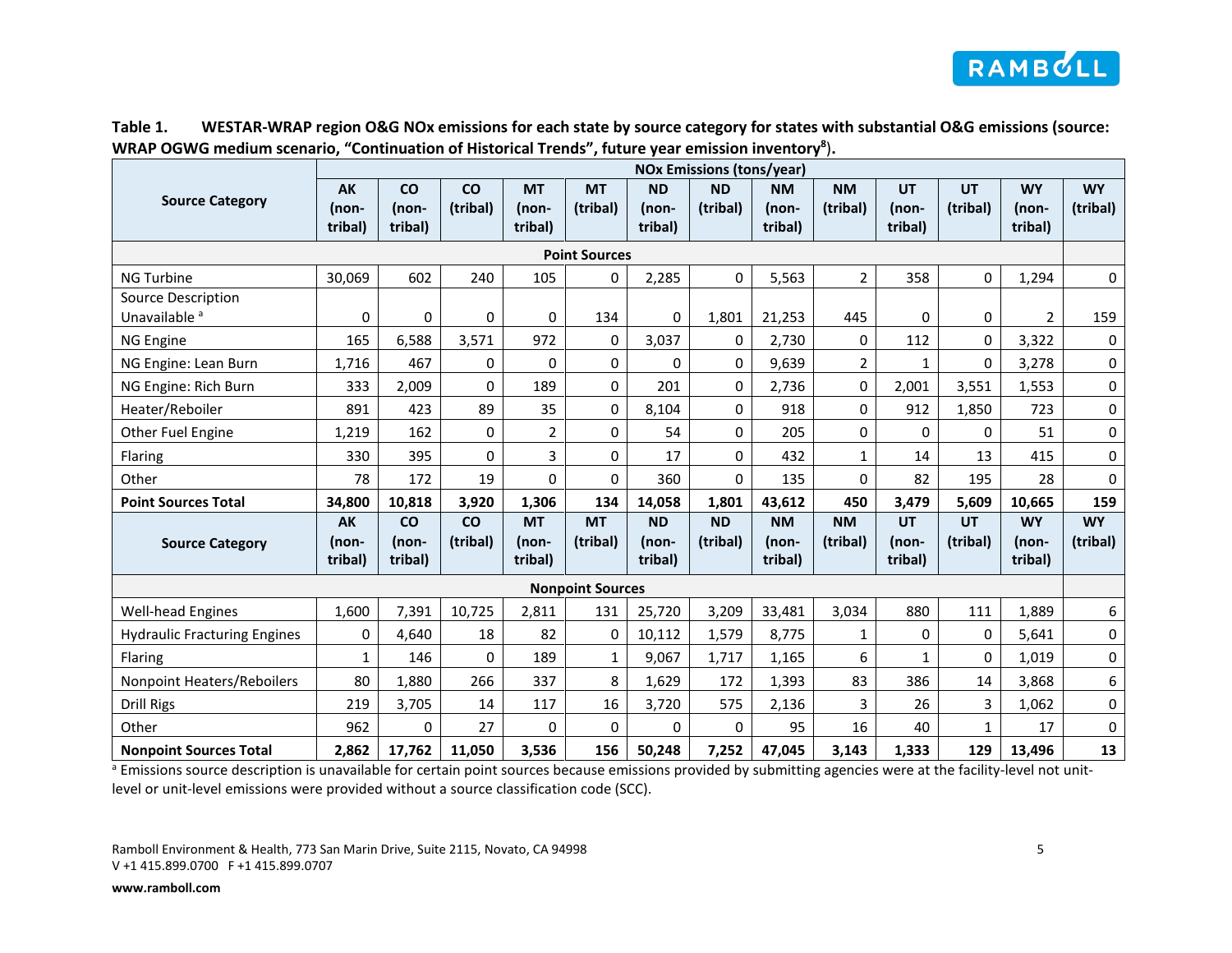

**Table 2. WESTAR-WRAP region O&G NOx emissions for each state by source category for states with relatively smaller O&G emissions (source: WRAP OGWG medium scenario, "Continuation of Historical Trends", future year emission inventor[y8](#page-1-0)** )**.**

|                                                | <b>NOx Emissions (tons/year)</b> |                        |                               |                               |                               |                               |  |  |  |
|------------------------------------------------|----------------------------------|------------------------|-------------------------------|-------------------------------|-------------------------------|-------------------------------|--|--|--|
| <b>Source Category</b>                         | <b>AZ</b><br>(non-<br>tribal)    | ID<br>(non-<br>tribal) | <b>NV</b><br>(non-<br>tribal) | <b>OR</b><br>(non-<br>tribal) | <b>SD</b><br>(non-<br>tribal) | <b>WA</b><br>(non-<br>tribal) |  |  |  |
|                                                |                                  | <b>Point Sources</b>   |                               |                               |                               |                               |  |  |  |
| <b>NG Turbine</b>                              | 1,001                            | 177                    | 82                            | 172                           | 142                           | 160                           |  |  |  |
| <b>NG Engine</b>                               | 0                                | 694                    | 26                            | 240                           | 7                             | 264                           |  |  |  |
| NG Engine: Lean Burn                           | 938                              | 13                     | 16                            | 0                             | 0                             | 16                            |  |  |  |
| Heater/Reboiler                                | 0                                | 0                      | 0                             | $\mathbf{1}$                  | 284                           | 4                             |  |  |  |
| NG Engine: Rich Burn                           | 6                                | 0                      | 19                            | 0                             | 0                             | 0                             |  |  |  |
| Other                                          | $\Omega$                         | 0                      | 0                             | 9                             | 0                             | 1                             |  |  |  |
| Source Description<br>Unavailable <sup>a</sup> | 0                                | 0                      | 0                             | 0                             | 2                             | 0                             |  |  |  |
| Other Fuel Engine                              | $\Omega$                         | 0                      | $\overline{2}$                | 0                             | 0                             | 0                             |  |  |  |
| Flaring                                        | $\Omega$                         | $\Omega$               | $\Omega$                      | $\Omega$                      | 0                             | 0                             |  |  |  |
| <b>Point Sources Total</b>                     | 1,945                            | 884                    | 145                           | 421                           | 435                           | 444                           |  |  |  |
| <b>Source Category</b>                         | <b>AZ</b><br>(non-<br>tribal)    | ID<br>(non-<br>tribal) | <b>NV</b><br>(non-<br>tribal) | <b>OR</b><br>(non-<br>tribal) | <b>SD</b><br>(non-<br>tribal) | <b>WA</b><br>(non-<br>tribal) |  |  |  |
| <b>Nonpoint Sources</b>                        |                                  |                        |                               |                               |                               |                               |  |  |  |
| <b>Hydraulic Fracturing Engines</b>            | $\Omega$                         | 4                      | 9                             | 0                             | 127                           | 0                             |  |  |  |
| <b>Well-head Engines</b>                       | 13                               | 1                      | $\Omega$                      | 27                            | 83                            | 0                             |  |  |  |
| Flaring                                        | 0                                | 0                      | 0                             | $\mathbf{1}$                  | 81                            | 0                             |  |  |  |
| Nonpoint Heaters/Reboilers                     | 1                                | 0                      | $\mathbf{1}$                  | $\mathbf{1}$                  | 37                            | 0                             |  |  |  |
| Other                                          | 0                                | 0                      | $\Omega$                      | 3                             | 0                             | 0                             |  |  |  |
| <b>Nonpoint Sources Total</b>                  | 15                               | 5                      | 11                            | 33                            | 328                           | 0                             |  |  |  |

<sup>a</sup> Emissions source description is unavailable for certain point sources because emissions provided by submitting agencies were at the facility-level not unit-level or unit-level emissions were provided without an SCC.

The following sources will be evaluated for controls since these sources are the stationary sources that make the most substantial contributions to the WRAP region O&G NOx inventory:

- Natural gas-fueled well-site and midstream engines
- Natural gas-fueled turbines
- Flares
- Natural gas-fueled heaters/reboilers

As mentioned above, mobile sources such as drill rigs and hydraulic fracturing engines are substantial NOx emitters. A detailed evaluation of controls for these mobile sources is not included below since these are mobile sources and are typically under federal jurisdiction (California is an exception per Clean Air Act, Section 209). Control strategy information for

Ramboll Environment & Health, 773 San Marin Drive, Suite 2115, Novato, CA 94998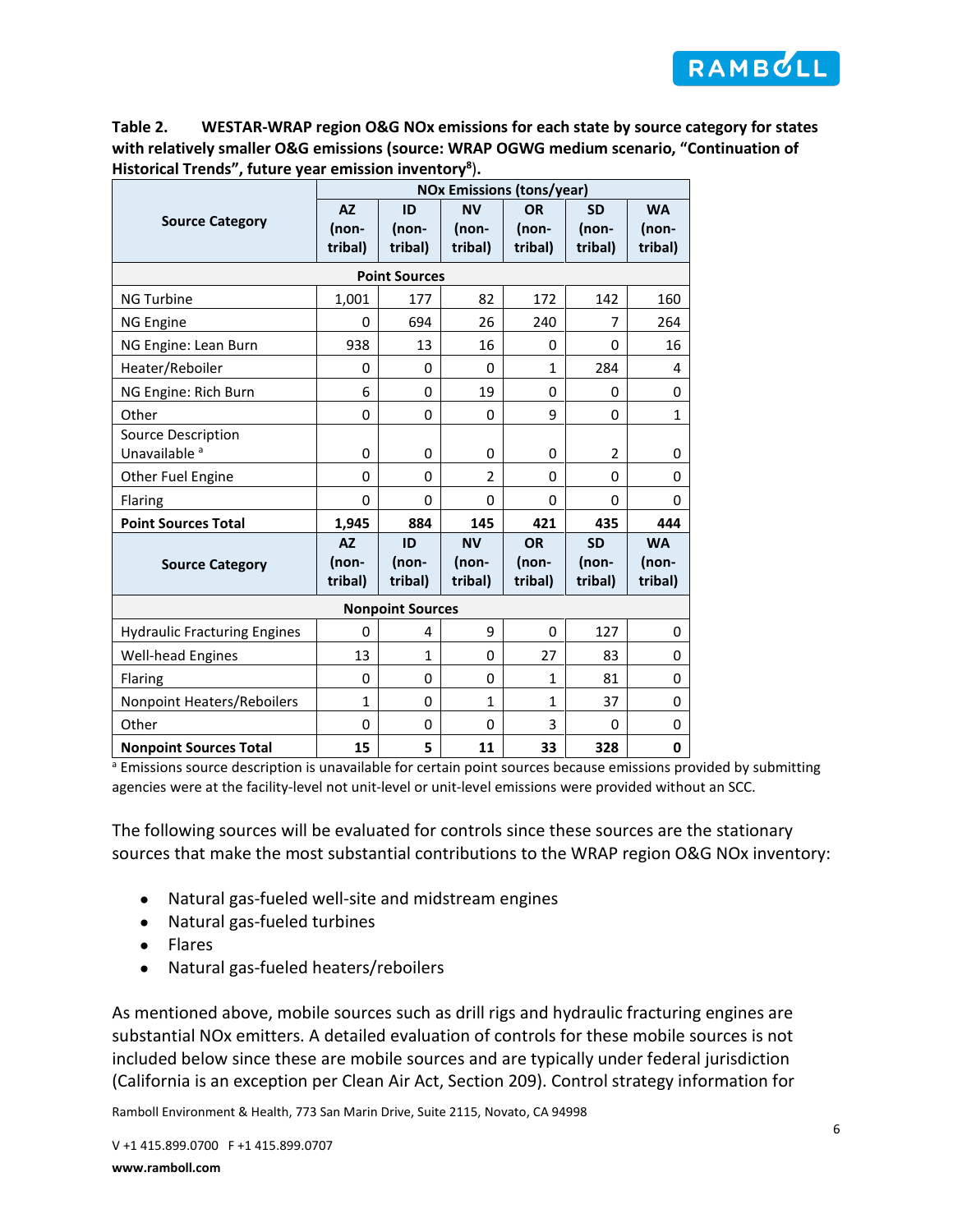mobile sources may be found in the resources listed in Section [3.0](#page-6-0) below, including measures such as use of engines certified to Tier 4 standards, use of clean natural gas engines, application of retrofits (e.g., exhaust gas recirculation), and electrification.

## <span id="page-6-0"></span>**3.0 Controls**

This section includes a representative list of controls, key metrics for evaluating these controls, and references to guidance documents consulted in this analysis. The list of controls included herein is not intended to be comprehensive. Other applicable control strategies, not listed in this section, may be designated by agencies to make reasonable progress towards natural visibility at Class I areas in accordance with 40 CFR Section 308 (d)(1)(i)(A) of EPA's Regional Haze Rule. This section presents generic cost factors based on the reference guidance documents. In the case that states choose to develop source-specific cost factors, they should do so consistent with methodology described in EPA 2019 Guidance<sup>11</sup>.

Resources consulted to develop the representative list of controls and associated metrics are listed below.

- <span id="page-6-1"></span>• EPA Control Strategies Tool  $(CoST)^{12}$  $(CoST)^{12}$  $(CoST)^{12}$
- EPA "Guidance on Regional Haze State Implementation Plans for the Second Implementation Period["11](#page-6-1)
- EPA Menu of Control Measures for NAAQS Implementation<sup>7</sup>
- EPA "Assessment of Non-EGU NOx Emission Controls, Cost of Controls, and Time for Compliance Final TSD"[13](#page-6-4)

For the ARCS analysis, controls are to be evaluated according to the four-factors listed below. With respect to evaluation criteria, EPA's 2019 Guidance states that high cost of compliance, adverse energy and non-air quality impacts or short remaining useful life "may weigh in the direction of not including a particular control measure,… [EPA recommends] that states consider the time necessary for compliance as part of their determination of what compliance deadlines for selected control measures are reasonable, rather than as part of their determination whether to adopt the control measures".

1. **Costs of compliance**: We have included generic cost effectiveness estimates below for each control measure based on the reference sources listed above which account for average capital, operation, and maintenance costs. Cost effectiveness is expected to vary by source according to parameters such as remaining useful life, installation costs, and fuel costs. The reference cost estimates were compiled over approximately the last

<span id="page-6-2"></span><sup>&</sup>lt;sup>11</sup> Accessed online in December 2019 at [https://www.epa.gov/visibility/guidance-regional-haze-state](https://www.epa.gov/visibility/guidance-regional-haze-state-implementation-plans-second-implementation-period)[implementation-plans-second-implementation-period](https://www.epa.gov/visibility/guidance-regional-haze-state-implementation-plans-second-implementation-period)

<span id="page-6-3"></span><sup>&</sup>lt;sup>12</sup> Accessed online in December 2019 at [https://www.epa.gov/economic-and-cost-analysis-air-pollution](https://www.epa.gov/economic-and-cost-analysis-air-pollution-regulations/cost-analysis-modelstools-air-pollution#control%20strategy%20tool)[regulations/cost-analysis-modelstools-air-pollution#control%20strategy%20tool](https://www.epa.gov/economic-and-cost-analysis-air-pollution-regulations/cost-analysis-modelstools-air-pollution#control%20strategy%20tool)

<span id="page-6-4"></span><sup>&</sup>lt;sup>13</sup> Accessed online in January 2019 at [https://www.epa.gov/sites/production/files/2017-](https://www.epa.gov/sites/production/files/2017-05/documents/final_assessment_of_non-egu_nox_emission_controls_cost_of_controls_and_time_for_compliance_final_tsd.pdf) [05/documents/final\\_assessment\\_of\\_non](https://www.epa.gov/sites/production/files/2017-05/documents/final_assessment_of_non-egu_nox_emission_controls_cost_of_controls_and_time_for_compliance_final_tsd.pdf)[egu\\_nox\\_emission\\_controls\\_cost\\_of\\_controls\\_and\\_time\\_for\\_compliance\\_final\\_tsd.pdf](https://www.epa.gov/sites/production/files/2017-05/documents/final_assessment_of_non-egu_nox_emission_controls_cost_of_controls_and_time_for_compliance_final_tsd.pdf)

Ramboll Environment & Health, 773 San Marin Drive, Suite 2115, Novato, CA 94998 7 V +1 415.899.0700 F +1 415.899.0707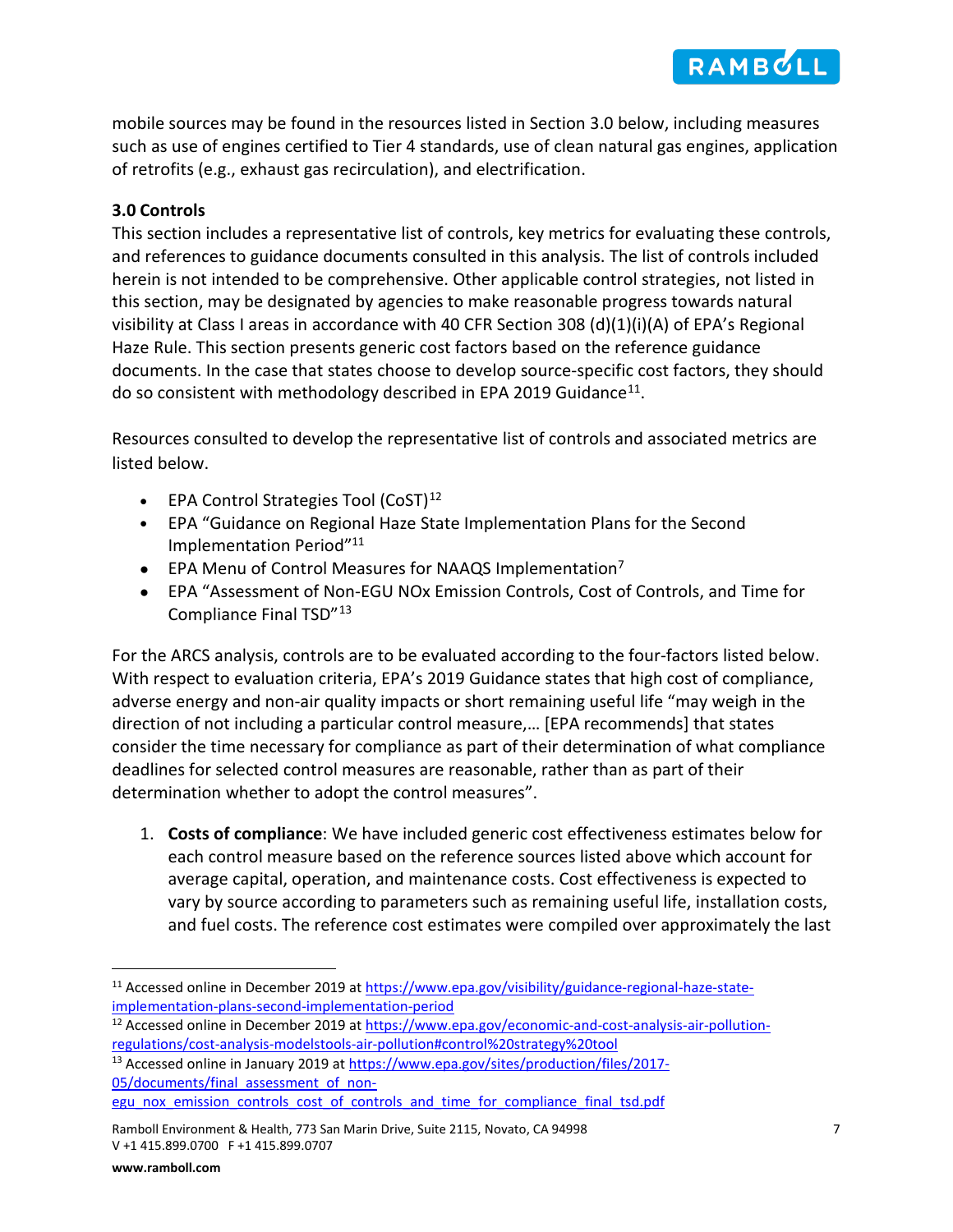

decade and should be considered average estimates that do not consider current fuel or other commodity prices or technology costs. EPA documentation notes the following with respect to costs:

*the costs of applying a given control measure will have case-specific considerations. While the tables here provide overall control costs and control efficiency estimates derived from the references, there is inherent uncertainty in any estimates of this nature. We do not attempt in these tables to provide any rigorous treatment of these uncertainties, but rather provide the control efficiency and cost estimates as a rough "ballpark" starting point.[14](#page-7-0)*

- 2. **Time necessary for compliance**: As indicated above, 2019 Draft Guidance states that whereas the three factors should be considered for deciding on which control factors to apply, [EPA recommends] "that states consider the time necessary for compliance as part of their determination of what compliance deadlines for selected control measures are reasonable". Information was not readily available from reference sources on typical installation times required for equipment associated with most control strategies listed below. EPA's "Assessment of Non-EGU NOx Emission Controls, Cost of Controls, and Time for Compliance Final TSD" does indicate that 6-8 months is required for installation of a low-NOx burner for turbines and heaters/reboilers. 13 months has been estimated for design, fabrication, and installation of selective catalytic reduction and non-selective catalytic reduction technology for NO<sub>x</sub> control<sup>[15](#page-7-1)</sup>.
- 3. **Energy and non-air quality environmental impacts:** 2019 Draft Guidance indicates that direct impacts on energy consumption at the source should be considered in cost calculations, but indirect energy inputs needed to produce raw materials for construction of emission control devices should not be included in cost calculations. 2019 Draft Guidance also recommends that states consider non-air quality environmental impacts in cost estimates such as water use, waste disposal of catalyst reagent, etc. As noted above, we have included generic cost estimates from reference data sources which are expected to include average costs associated with energy and non-air quality environmental impacts. We have included notes on energy and nonenvironmental impacts below for each measure, to the extent feasible.
- 4. **Remaining useful life**: EPA recommends that states consider remaining useful life by using it to calculate emission reductions, annualized compliance costs, and cost per ton estimates. Average costs included in this analysis assume the useful life based on the reference documents. Generic estimates of useful life are 30-40 years for reciprocating engines, 45 years for gas turbines, and 30 years for process heaters<sup>[16](#page-7-2)</sup>. Useful life estimates were not readily available for flares or enclosed combustion devices.

<span id="page-7-0"></span><sup>&</sup>lt;sup>14</sup> "Important Information Concerning the Menu of Control Measures", accessed in January 2020 online at <https://www.epa.gov/sites/production/files/2016-02/documents/menuofcontrolmeasures.pdf>

<span id="page-7-1"></span><sup>&</sup>lt;sup>15</sup> Colorado Air Pollution Control Division, 2016. "Colorado Visibility and Regional Haze State Implementation Plan for the Twelve Mandatory Class I Federal Areas in Colorado"

<span id="page-7-2"></span><sup>16</sup> EPA 2011v6.3 Modeling Platform Technical Support Document.

Ramboll Environment & Health, 773 San Marin Drive, Suite 2115, Novato, CA 94998 8 V +1 415.899.0700 F +1 415.899.0707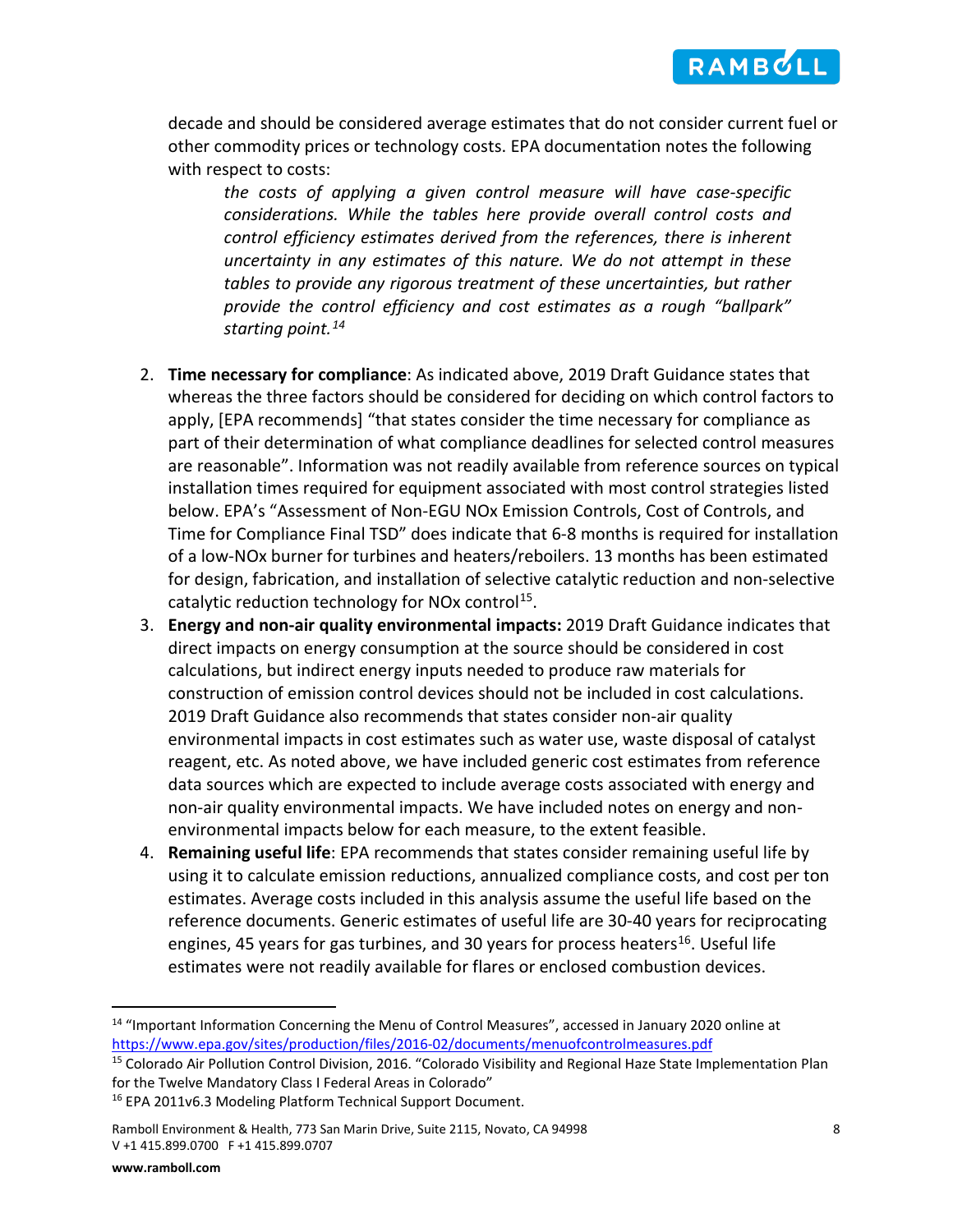

Table 3 shows generic control strategy metrics that agencies may consider in development of the ARCS for turbine, reciprocating engines, heater/reboilers, and flares. As indicated in Table 3, estimates of control efficiency and cost effectiveness were not readily available for replacement of flaring or enclosed combustors.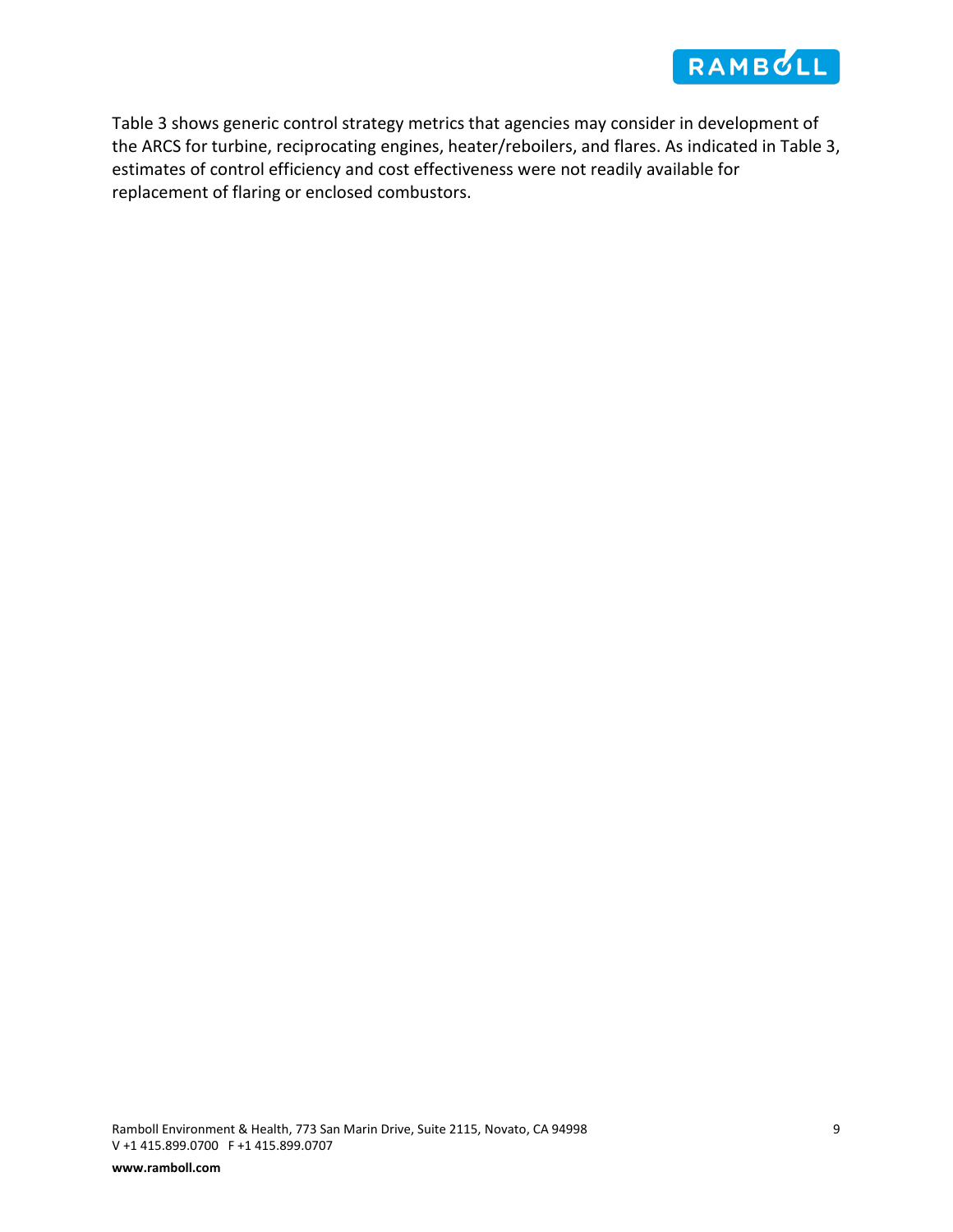

### **Table 3. Control strategy metrics.**

| <b>Control Measure</b>               | <b>Applicability Range</b> | <b>Average Cost per Ton</b><br>of NO <sub>x</sub> Reduction             | <b>Control Efficiency</b> | <b>Energy and Non-Air Quality</b><br><b>Environmental Impacts</b>                   |  |  |  |  |
|--------------------------------------|----------------------------|-------------------------------------------------------------------------|---------------------------|-------------------------------------------------------------------------------------|--|--|--|--|
|                                      |                            | (5/ton)                                                                 |                           |                                                                                     |  |  |  |  |
|                                      |                            | <b>Natural Gas Turbines</b>                                             |                           |                                                                                     |  |  |  |  |
| Low NO <sub>x</sub> Burner           | NOx<1tpd                   | \$490                                                                   | 68%                       |                                                                                     |  |  |  |  |
|                                      | NOx>1tpd                   | \$100                                                                   | 84%                       |                                                                                     |  |  |  |  |
| Selective Catalytic Reduction        | NOx<1tpd                   | \$4,125                                                                 | 94%                       |                                                                                     |  |  |  |  |
| and Low NOx Burner                   | NOx>1tpd                   | \$963                                                                   | 94%                       |                                                                                     |  |  |  |  |
| Selective Catalytic Reduction        | NOx<1tpd                   | \$3,226                                                                 | 95%                       | steam and energy requirements                                                       |  |  |  |  |
| and Steam Injection                  | NOx>1tpd                   | \$1,348                                                                 | 95%                       |                                                                                     |  |  |  |  |
| Selective Catalytic Reduction        | NOx<1tpd                   | \$4,382                                                                 | 95%                       | water and energy requirements                                                       |  |  |  |  |
| and Water Injection                  | NOx>1tpd                   | \$1,814                                                                 | 95%                       |                                                                                     |  |  |  |  |
|                                      | NOx<1tpd                   | \$1,669                                                                 | 80%                       |                                                                                     |  |  |  |  |
| Steam Injection                      | NOx>1tpd                   | \$802                                                                   | 80%                       | steam and energy requirements                                                       |  |  |  |  |
|                                      | NOx<1tpd                   | \$2,423                                                                 | 76%                       |                                                                                     |  |  |  |  |
| Water Injection                      | NOx>1tpd                   | \$1,172                                                                 | 76%                       | water and energy requirements                                                       |  |  |  |  |
|                                      |                            | <b>Natural Gas Reciprocating Internal Combustion Engine (Rich Burn)</b> |                           |                                                                                     |  |  |  |  |
| Non-Selective Catalytic<br>Reduction |                            | \$509                                                                   | 90%                       |                                                                                     |  |  |  |  |
| Replace with Electric Motors         |                            | \$100-\$4,700                                                           | 60-100% <sup>h</sup>      | Electricity consumption and electricity<br>distribution infrastructure <sup>g</sup> |  |  |  |  |
|                                      |                            | Natural Gas Reciprocating Internal Combustion Engine (Lean Burn)        |                           |                                                                                     |  |  |  |  |
| Selective Catalytic Reduction        | NOx>10tpy                  | \$4,444                                                                 | 90%                       |                                                                                     |  |  |  |  |
| Low Emission Combustion <sup>d</sup> | 2-cycle engines only       | \$628                                                                   | 87%                       |                                                                                     |  |  |  |  |
| Replace with Electric Motors         |                            | \$100-\$4,700                                                           | 60-100%h                  | Electricity consumption and electricity<br>distribution infrastructure <sup>g</sup> |  |  |  |  |
| <b>Natural Gas Heater/Reboiler</b>   |                            |                                                                         |                           |                                                                                     |  |  |  |  |
| Selective Non-Catalytic              | NOx<1tpd                   | \$6,211                                                                 | 50%                       |                                                                                     |  |  |  |  |
| Reduction <sup>e</sup>               | NOx>1tpd                   | \$2,520                                                                 | 50%                       |                                                                                     |  |  |  |  |
| Low NOx Burner <sup>f</sup>          | ≤50 MMBTU/hr               | \$10,661 - \$42,644                                                     | 50%                       |                                                                                     |  |  |  |  |
|                                      | NOx<1tpd                   | \$4,109                                                                 | 60%                       |                                                                                     |  |  |  |  |

Ramboll Environment & Health, 773 San Marin Drive, Suite 2115, Novato, CA 94998 10 V +1 415.899.0700 F +1 415.899.0707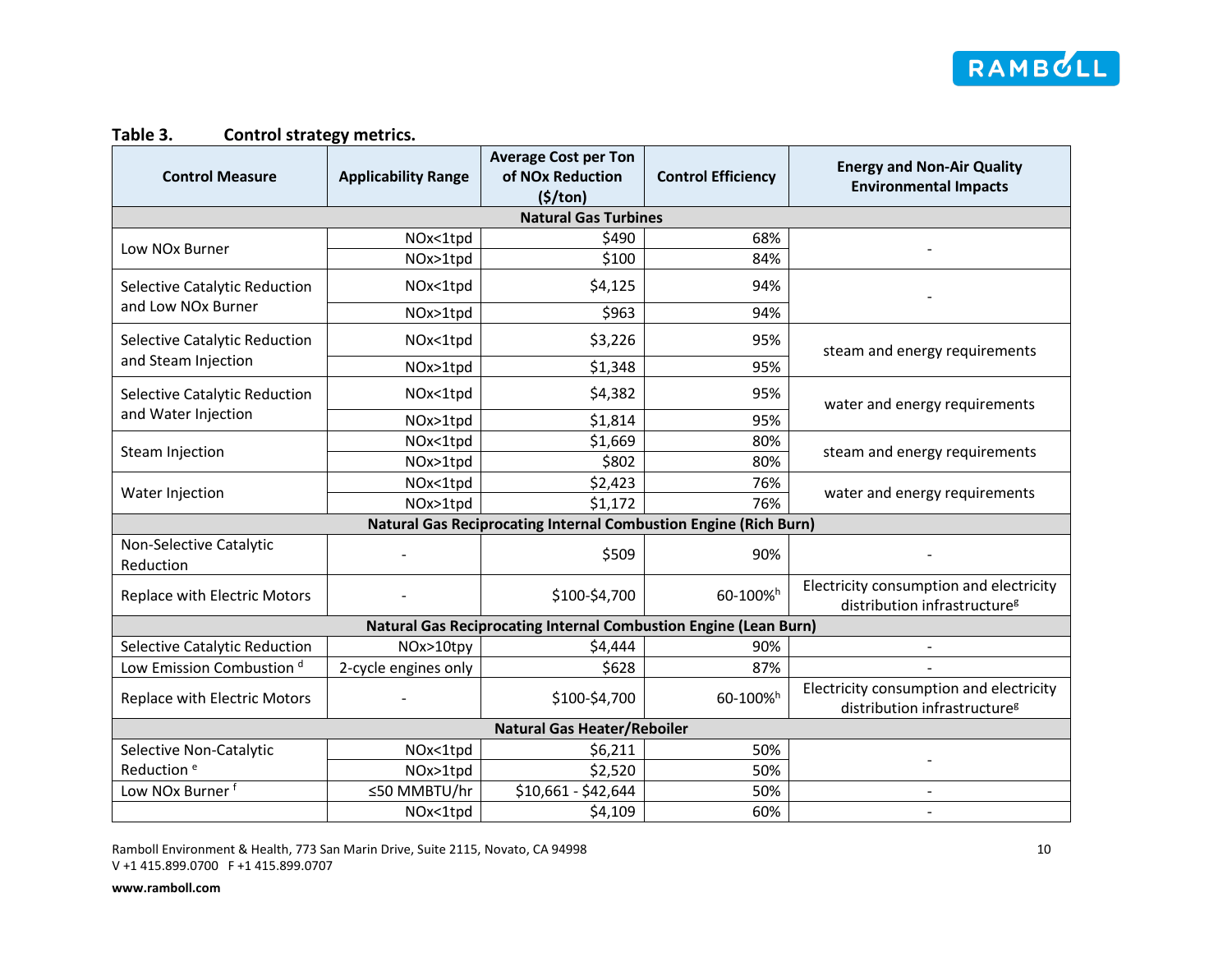

| <b>Control Measure</b>                                                | <b>Applicability Range</b> | <b>Average Cost per Ton</b><br>of NO <sub>x</sub> Reduction<br>(5/ton) | <b>Control Efficiency</b> | <b>Energy and Non-Air Quality</b><br><b>Environmental Impacts</b>                                                        |  |  |  |  |
|-----------------------------------------------------------------------|----------------------------|------------------------------------------------------------------------|---------------------------|--------------------------------------------------------------------------------------------------------------------------|--|--|--|--|
| Low NOx Burner and Flue Gas<br><b>Recirculation</b>                   | NOx>1tpd                   | \$947                                                                  | 60%                       |                                                                                                                          |  |  |  |  |
| Centralized Processing and<br><b>Gathering Facilities</b>             |                            | not readily available                                                  | not readily<br>available  |                                                                                                                          |  |  |  |  |
| <b>Insulating Separator Heaters</b>                                   |                            | not readily available                                                  | not readily<br>available  |                                                                                                                          |  |  |  |  |
| <b>Flare or Enclosed Combustor</b>                                    |                            |                                                                        |                           |                                                                                                                          |  |  |  |  |
| Vapor Recovery Unit<br>(storage tank)                                 |                            | not readily available a                                                | up to 100%                | Fossil fuel or electricity consumption<br>associated with small reciprocating<br>engine typically used in these systems. |  |  |  |  |
| Onsite Power Generation'                                              |                            | not readily available                                                  | variable b                |                                                                                                                          |  |  |  |  |
| Connecting Oil Well<br><b>Associated Gas to Gathering</b><br>Pipeline |                            | variable <sup>c</sup>                                                  | up to 100%                |                                                                                                                          |  |  |  |  |

a VOC cost effectiveness estimates for VRUs applied to uncontrolled tanks range from \$1,065 to \$14,734. For a given flare, the mass of NOx reduced based on replacement of a flare with a VRU is typically expected to be two or more orders of magnitude lower than the mass of VOC reduced based on replacement of a flare with a VRU. Therefore, cost effectiveness for replacement of a flare with a VRU is expected to be greater than 100,000 \$/ton of NOx.

 $b$  Only in the case of a highly controlled turbine or reciprocating engine are NOx emission reductions expected for onsite power generation replacement of flares or enclosed combustors.

<sup>c</sup> Dependent on site specific infrastructure requirements, range estimate not readily available.

<sup>d</sup> Application of low emission combustion firing techniques

<sup>e</sup> Heaters/reboilers used in upstream and midstream O&G applications are typically too small for cost-effective application of non-selective catalytic reduction, but can be evaluated on a case-by-case basis.

 $f$  Cost effectiveness estimates are lower for heaters or reboilers with a rating greater than 50 MMBTU/hr; however, heaters or reboilers with a rating greater than 50 MMBTU/hr are not provided in this table because they are not typically used in upstream or midstream O&G operations.

 $\frac{g}{g}$  if electricity is not already available at the site

h Source: Colorado Department of Public Health and Environment - Air Pollution Control Division, Reasonable Progress Evaluation for RICE Source Category, NOx Emission 4-Factor Analysis for Reasonable Progress (RP)

<sup>i</sup> Use of internal combustion engine or microturbine fueled by produced gas at a well-site to generate power